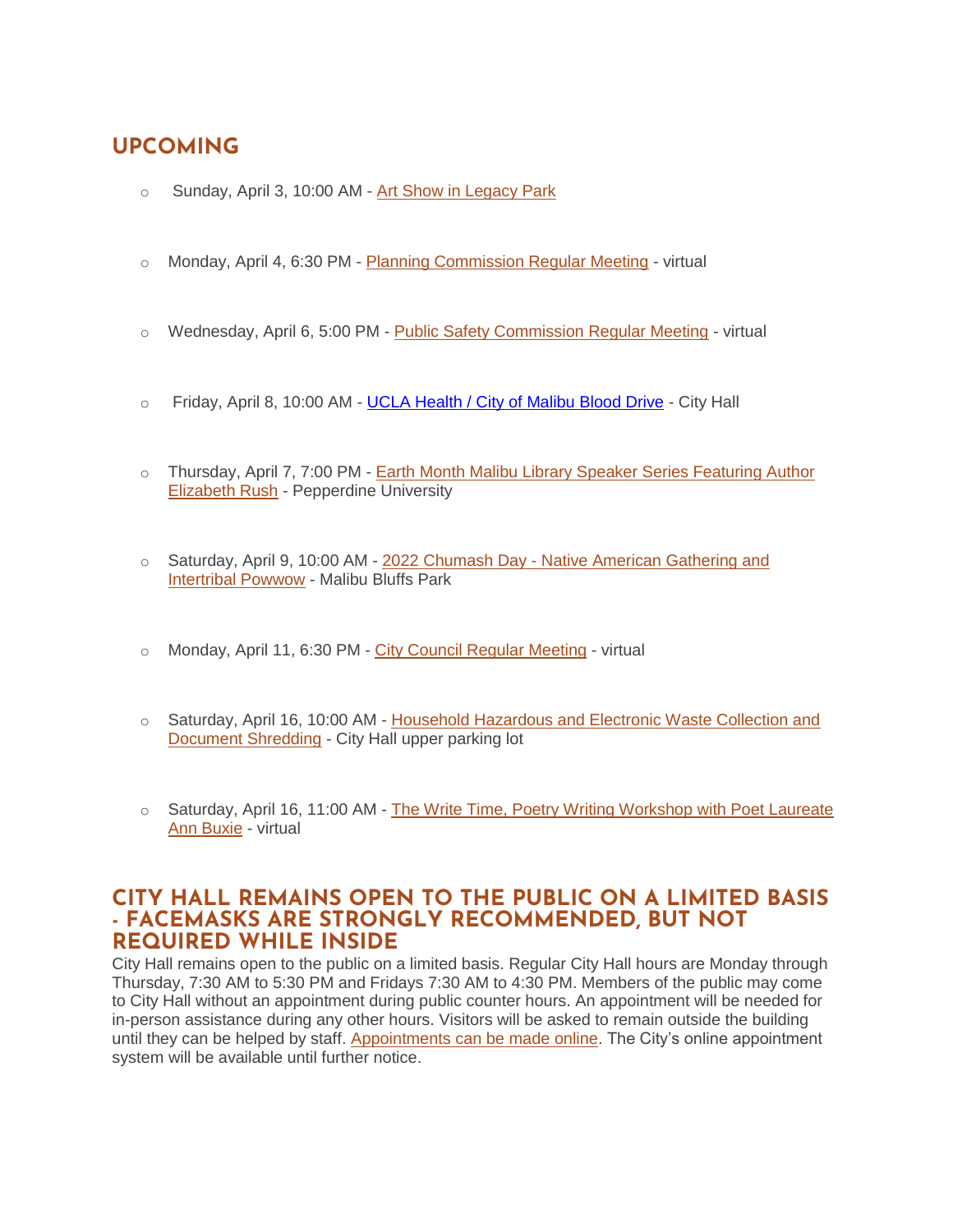Facemasks are no longer required, but are strongly recommended, while inside, in line with the [updated Los Angeles County Health Officer Order](http://publichealth.lacounty.gov/media/Coronavirus/docs/HOO/HOO_SaferReturnWorkCommunity.pdf) as of March 4, 2022.

#### **Public Counter Hours**

- o **Planning:** Monday through Friday, 8:00 AM 12:00 PM, walk in. Other times by appointment only.
- o **Permit Services:** Monday through Friday, 8:00 AM 12:00 PM, walk-in and appointment. Other times by appointment only.
- o **Building Plan Check:** Tuesday and Thursday, 8:00 AM 12:00 PM, walk-in and appointment. Other times by appointment only.
- o **Environmental Health:** Tuesday and Thursday, 8:00 AM 12:00 PM, walk-in and appointment. Other times by appointment only.
- o **Geology / Coastal Engineering:** Tuesday and Thursday, 8:00 AM 12:00 PM, walk-in and appointment. Other times by appointment only.
- o **Public Works:** Tuesdays and Thursdays, 8:00 AM 12:00 PM, walk-in. Other times by appointment only.

#### **To make virtual appointments with City staff and Departments, please call or email:**

- o Building Safety Department (including Environmental Health, Coastal Engineering and Geotechnical Engineering): Call 310-456-2489, ext. 390. Email [mbuilding@malibucity.org.](mailto:mbuilding@malibucity.org)
- o Planning Department: Call 310-456-2489, ext. 485. Email [mplanning@malibucity.org.](mailto:mplanning@malibucity.org)
- o Public Works Department: Call 310-456-2489, ext. 391 . Email [mpublicworks@malibucity.org.](mailto:mpublicworks@malibucity.org)
- o All other City business: 310-456-2489, ext. 392. Email [info@malibucity.org.](mailto:info@malibucity.org)

## **MALIBU SENIOR CENTER AT CITY HALL OPEN FOR IN-PERSON ACTIVITIES**

The City of Malibu is proud to welcome Malibu's seniors back to the Senior Center starting April 1 as part of the reopening of City Hall to the public. The Senior Center will be open for general use Monday through Friday, 9:00 AM to 4:00 PM and programs resume on Monday, April 4. Face coverings are not required, but are strongly recommended in Malibu City Hall, in line with the [updated Los Angeles County Health Officer Order](http://publichealth.lacounty.gov/media/Coronavirus/docs/HOO/HOO_SaferReturnWorkCommunity.pdf) as of March 4, 2022. Seniors will have access to general use areas of the Center, such as the computer lab, library and numerous recreation programs. Staff is also available to assist with Dial-A-Ride questions and program registrations. Fresh coffee will be available daily from 9:00 AM to 3:00 PM. For more information, call 310-456- 2489, ext. 357 or [visit the webpage.](https://www.malibucity.org/seniorcenter)

## **(NEW) CITY COUNCIL MEETINGS TO RESUME IN-PERSON IN CITY HALL, MAY 9**

On March 28, the City Council voted to resume in-person Council meetings starting May 9, 2022, and directed the City's Commissions, Committees and Boards to return to in-person meetings at their next regular meeting after May 9. All public in-person meetings will take place at Malibu City Hall. Members of the public will be able to attend all public meetings and give public comment. The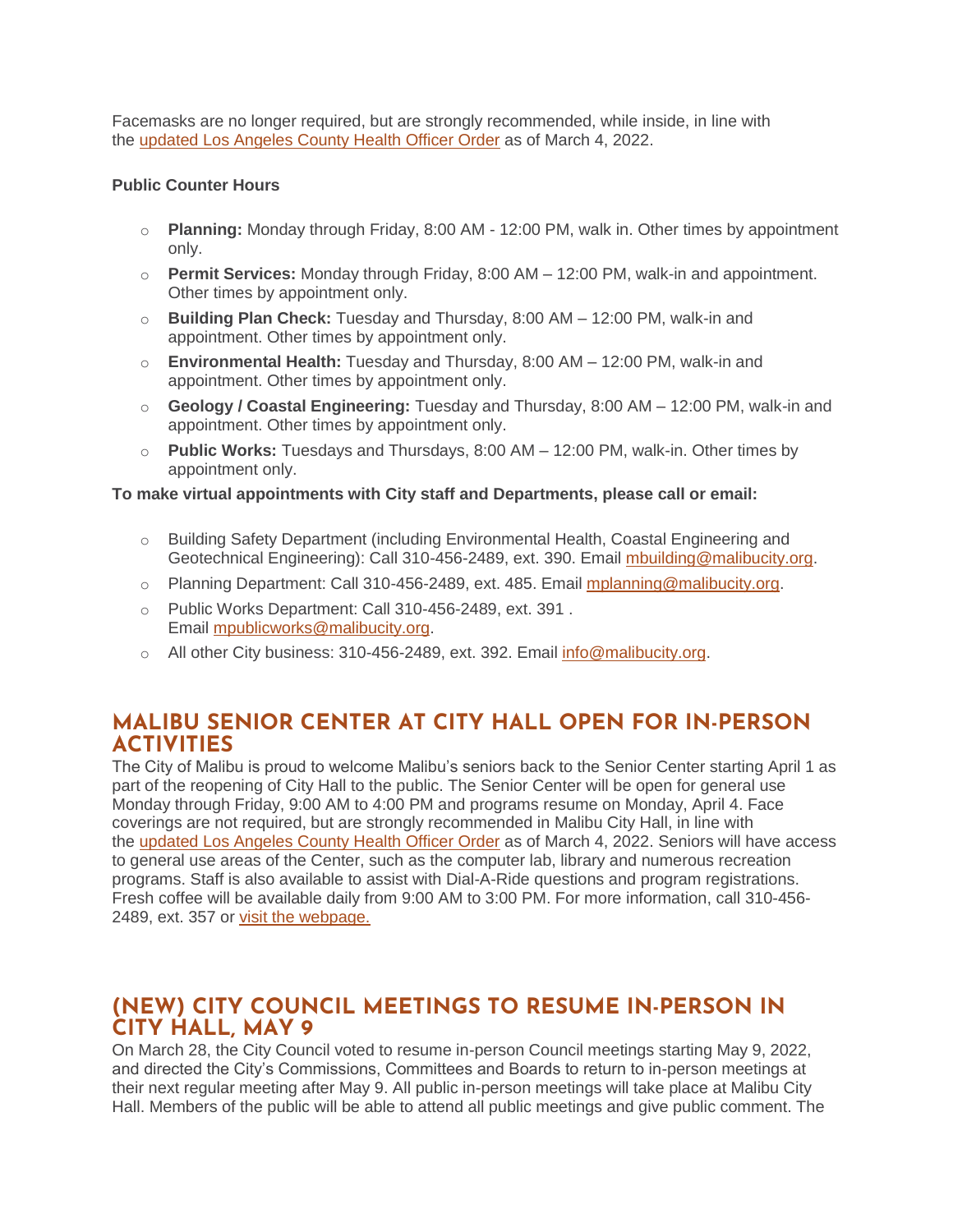City will continue to broadcast City Council meetings live on Malibu City TV Channel 3, and live and on-demand on the website and the City's YouTube channel. With the resumption of in-person meetings, public comment can only be made in-person or in writing. Written comments can be sent to the City Council at [CityCouncil@MalibuCity.org.](mailto:CityCouncil@MalibuCity.org)

### **(NEW) MALIBU REBUILDS - STATISTICS**

Staff continues to work with homeowners to rebuild. Here are the current Woolsey Fire rebuild statistics. See [continuously](https://malibupermits.ci.malibu.ca.us/WoolseyRebuildStats.aspx?returnId=901) updated statistics on the Rebuild Portal.

- o Single Family Dwellings building permits issued 228
- o Single Family Dwellings complete 73
- o Multifamily building permits issued 18 units
- o Multifamily building units complete- 12 units

## **MALIBU REBUILDS - PLANNING CONSULTATIONS AND REBUILD RESOURCES**

The Fire Rebuild team is available Monday through Friday at City Hall for complimentary oneon-one consultations about any fire rebuild project. Contact Aakash Shah

at [ashah@malibucity.org](mailto:ashah@malibucity.org) to set an appointment for a meeting by phone or online. For ideas about how to get started with your project, as well as numerous handouts, forms and resources, visit the [Rebuild](https://www.malibucity.org/901/Malibu-Rebuilds) [webpage.](https://www.malibucity.org/901/Malibu-Rebuilds)

# **(NEW) COVID-19 RESPONSE UPDATE**

City staff continues to monitor and respond to the pandemic by participating in regular briefings and conference calls with partner agencies and issuing alerts and notifications regarding changes to the situation. On March 29, Los Angeles County Department of Public Health (LADPH) confirmed 29 new deaths and 587 new cases. Other key updates from [the County's COVID-19 Dashboard](http://publichealth.lacounty.gov/media/coronavirus/data/index.htm) as of March 29, 2022 include the following:

- $\circ$  2074 confirmed positive cases and 13 deaths in the City of Malibu to date
- $\circ$  2,832,706 confirmed cases and 31,655 deaths in LA County to date
- $\circ$  325 current hospitalizations in LA County, a decrease of 174 since March 16

### **(NEW) DONATE BLOOD AT THE BLOOD DRIVE AT CITY HALL, APRIL 8**

Give the gift of life, donate blood at the City and UCLA Health's blood drive on Friday, April 8, 10:00 AM to 3:00 PM at City Hall. Donated blood is badly needed for surgeries and emergencies as well as for disasters like earthquakes and hurricanes. With COVID rates continuing to improve, we are proud to be able to safely resume this life-saving activity at City Hall. [Schedule an appointment on](http://www.ucedonor.com/)  [the website.](http://www.ucedonor.com/) For more information or to make an appointment by phone, call Terri at 310-567-1720.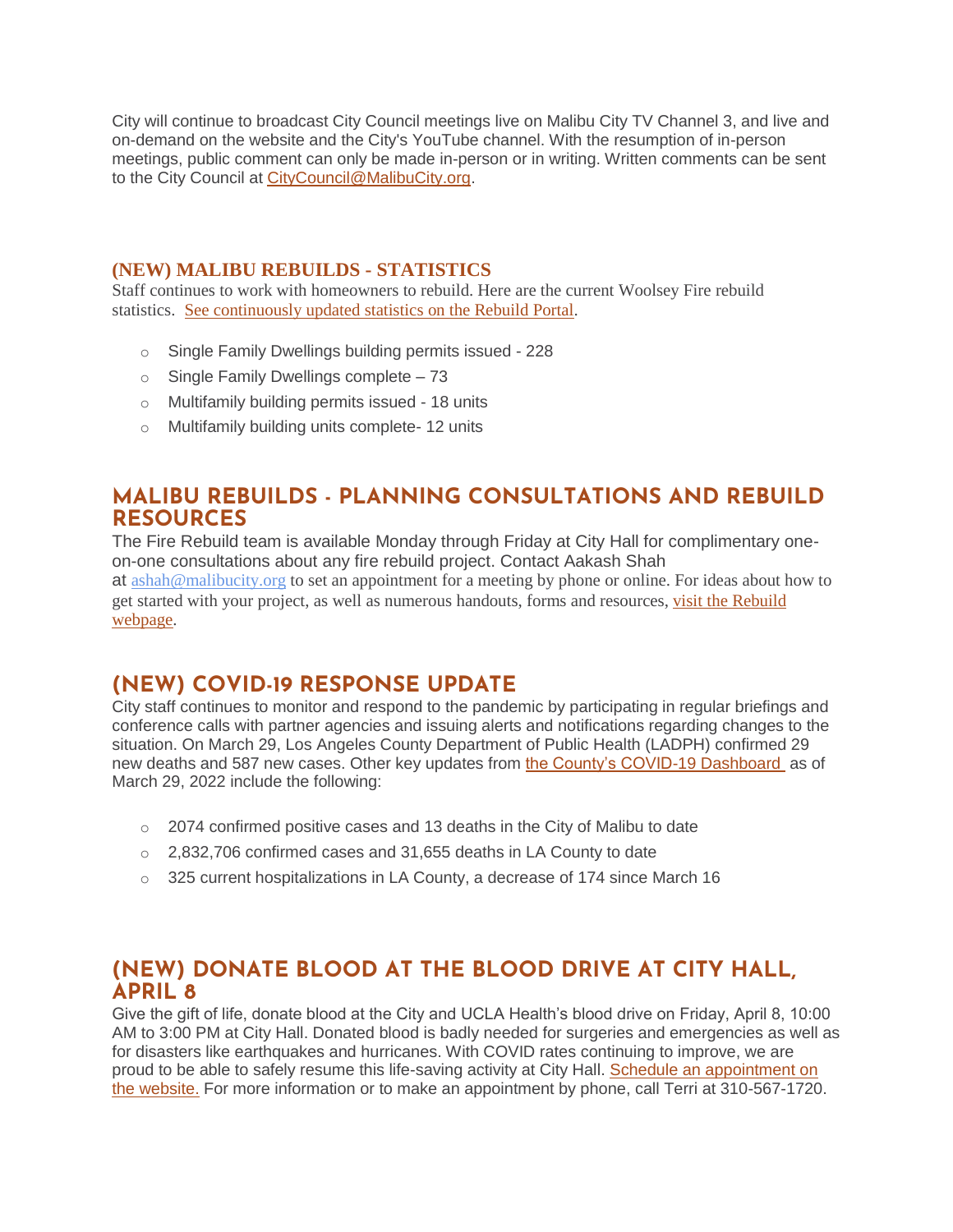# **(NEW) WESTWARD BEACH PARKING PROJECT REDESIGN**

The City Council voted to suspend the Westward Beach Road parking project on March 28 and directed staff to work on redesigning the project in response to community concerns about ongoing beach erosion that led to the recent collapse of the road leading into the Point Dume Parking lot, environmental and other concerns. The City Council directed staff to work with Los Angeles County Department of Beaches and Harbors to relocate the parking payment kiosk at Westward Beach; repair the existing road, if necessary; and report back on public safety incidents in the area. The Council also directed staff to report back on options for a floating walkway on the sand; installing better signage; and converting existing parking spaces into permitted or paid parking, or spaces for people with disabilities. [Watch video of the item being discussed in the City Council meeting](https://youtu.be/dkukUO71uV0?t=12778) (starting at 3:32:58). For background information, [see the staff report.](https://www.malibucity.org/AgendaCenter/ViewFile/Item/5478?fileID=28494)

### **(NEW) MALIBU FILES PETITION WITH FAA SEEKING REDUCTION OF EMISSIONS AND NOISE OVER MALIBU**

The City has filed a petition with the Federal Aviation Administration (FAA), asking it to adopt rules that would reduce the aircraft noise and emissions that Malibu residents have been experiencing since the FAA's implemented its "NextGen" flight procedures at Los Angeles International Airport (LAX). [For more information, see the press release.](https://www.malibucity.org/CivicAlerts.aspx?AID=1440)

### **(NEW) PESTICIDE BAN ITEM IN ZORACES MEETING RESCHEDULED**

The March 30 meeting of the City's Zoning Ordinance Revisions and Code Enforcement Council Subcommittee during which the City's pesticide ban was scheduled to be discussed was cancelled. A new date for the meeting has not yet been scheduled. Amendments to Local Coastal Program (LCP) Land Use Plan (LUP) Policy 3.18, pertaining to a citywide prohibition of pesticides, went into effect on September 8, 2021. Amending the policy created a policy mechanism to allow the City to create a regulatory framework to address the use of pesticides, rodenticides, and insecticides throughout the City. In December 2021, the City Council directed staff to develop an ordinance to implement and enforce this policy and to work with community stakeholders to develop the ordinance. Once the meeting has been rescheduled, the agenda and staff report will be posted [on](http://malibucity.org/agendacenter)  [the website.](http://malibucity.org/agendacenter)

## **(NEW) TEMPORARY USE PERMIT ORDINANCE ITEM IN ZORACES MEETING RESCHEDULED**

The March 30 meeting of the City's Zoning Ordinance Revisions and Code Enforcement Council Subcommittee during which the proposed temporary use permit ordinance was scheduled to be discussed was cancelled. At its December 13, 2021 meeting, the City Council directed staff to define what is considered a temporary event, particularly for a series of events and bring back a draft ordinance for Council consideration. Once the meeting has been rescheduled, the agenda and staff report will be posted [on the website.](http://malibucity.org/agendacenter)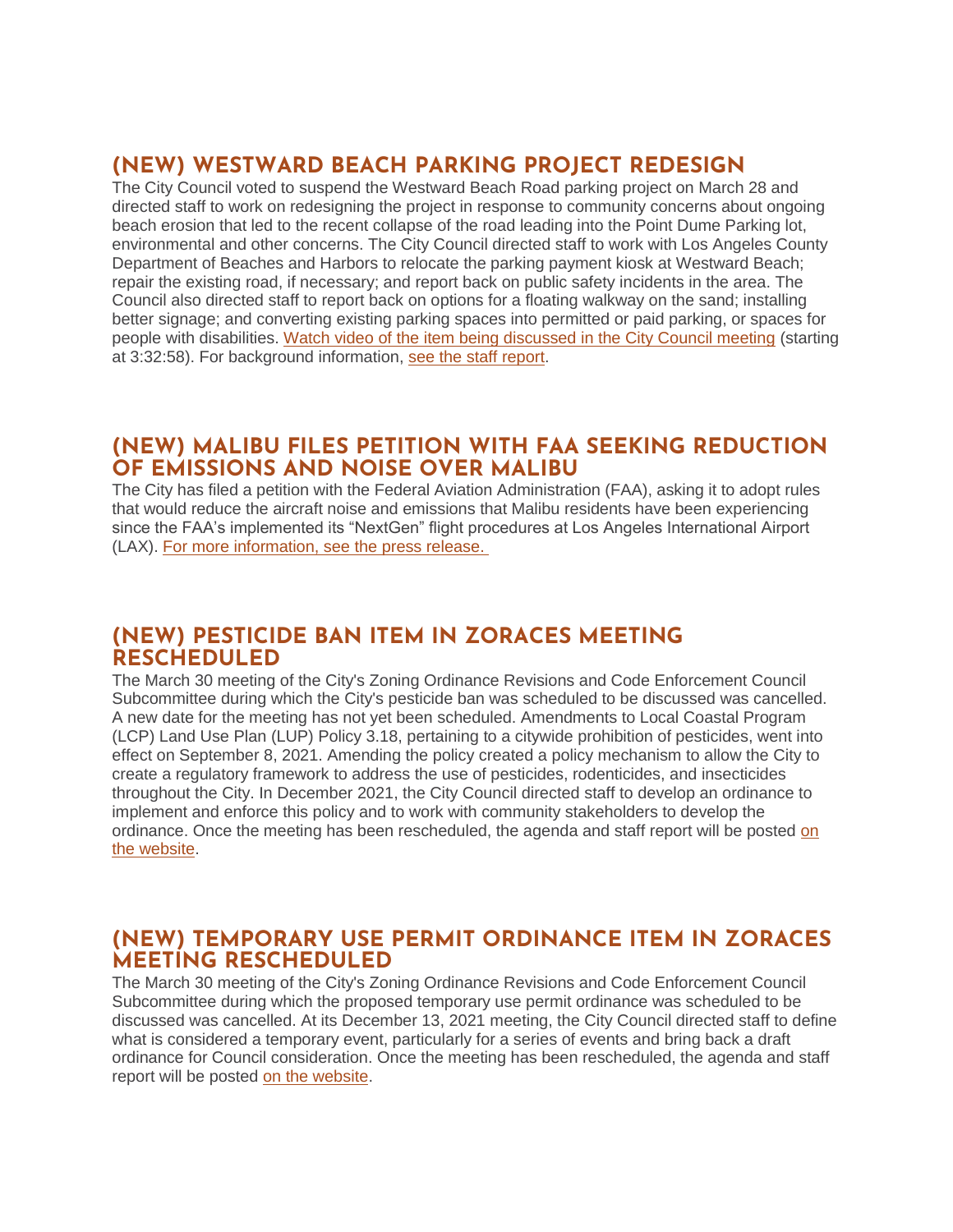# **APRIL 4 MALIBU INN MOTEL PROJECT HEARING POSTPONED**

The Planning Commission public hearing on the Malibu Inn Motel project scheduled for April 4 will be postponed to allow the applicant more time to comply with the Memorandum of Understanding between the City and Regional Water Quality Control Board. This project was scheduled to be heard together with the Conditional Use Permit Amendment for conversion of restaurant space to retail for the Malibu Inn and the Joint Use Parking Agreement for Aviation Nation. However, the applicant has requested that those two items move forward on April 4. These hearings were continued on January 11 to allow time for staff to contact the Regional Water Quality Control Board for clarification on whether the proposed project continues to be exempt [pursuant to Table 4-zz.](https://malibucity.org/DocumentCenter/View/29241/Table4-zzResolutionR14-003) Previous meeting materials and more information about the project are available [on the webpage.](https://www.malibucity.org/810/Malibu-Inn-Motel)

## **(NEW) COUNTY OF LA LOW-IMPACT CAMPING PROPOSAL PUBLIC HEARING APRIL 19**

On April 19, 2022, the Los Angeles County Board of Supervisors will consider the California Coastal Commission's (CCC) modifications to the County's Local Coastal Plan (LCP) amendment to propose low-impact camping in the Santa Monica Mountains. If the Board adopts the modifications, its actions will be reported to the CCC for final certification. The public can sign up [on the website](https://public.govdelivery.com/accounts/CALACOUNTY/subscriber/new?topic_id=CALACOUNTY_114) to receive a notification when the agenda and staff report are posted. For more information on proposal, [visit the website.](https://www.coastal.ca.gov/meetings/agenda/#/2021/7) Based on the County's historic position on this matter, the City Council will consider sending letter of opposition to the Board of Supervisors on April 11. The City Council previously [sent a letter](https://www.malibucity.org/DocumentCenter/View/29596/LACoBOS_LCP-Amendment-Camping-in-ESHA_190522-signed) for a public hearing on this subject in 2019.

### **PROPOSAL TO INCLUDE CITY OF MALIBU IN RESOURCE CONSERVATION DISTRICT OF THE SANTA MONICA MOUNTAINS SPHERE OF INFLUENCE**

During a hearing of the Local Agency Formation Commission (LAFCO) on March 9, 2022, LAFCO approved an action to include the City of Malibu in the Sphere of Influence boundary of the Resource Conservation District of the Santa Monica Mountains (RCDSMM). The RCDSMM is a Special District organized under the State Resources Code that promotes and provides conservation programs. [More information is available on the RCDSMM website.](https://www.rcdsmm.org/) The staff report indicated that while a significant portion of the Malibu Creek Watershed was within the RCDSMM's existing Sphere of Influence boundary, the City of Malibu was currently outside those boundaries. The RCDSMM Sphere of Influence currently includes the cities of Agoura Hills, Calabasas, Hidden Hills, and Westlake Village; and LA County unincorporated communities in the Malibu area and Topanga Canyon. For more information, [see the LAFCO staff report](https://lalafco.org/wp-content/uploads/documents/2022-meeting/Updated%20Finalized%20Agenda%2003-09-2022%20w%20links%204_1pdf) (page 15). Now that the City is within the SOI, the next step would be the annexing of Malibu into the RCDSMM. RCDSMM's Executive Officer, Clark Stevens, stated he would be working closely with the City on any proposed annexation request. This item will be presented to the City Council in the near future.

# **(NEW) SURVEY - SHARE YOUR INPUT ON THE SMC MALIBU CAMPUS**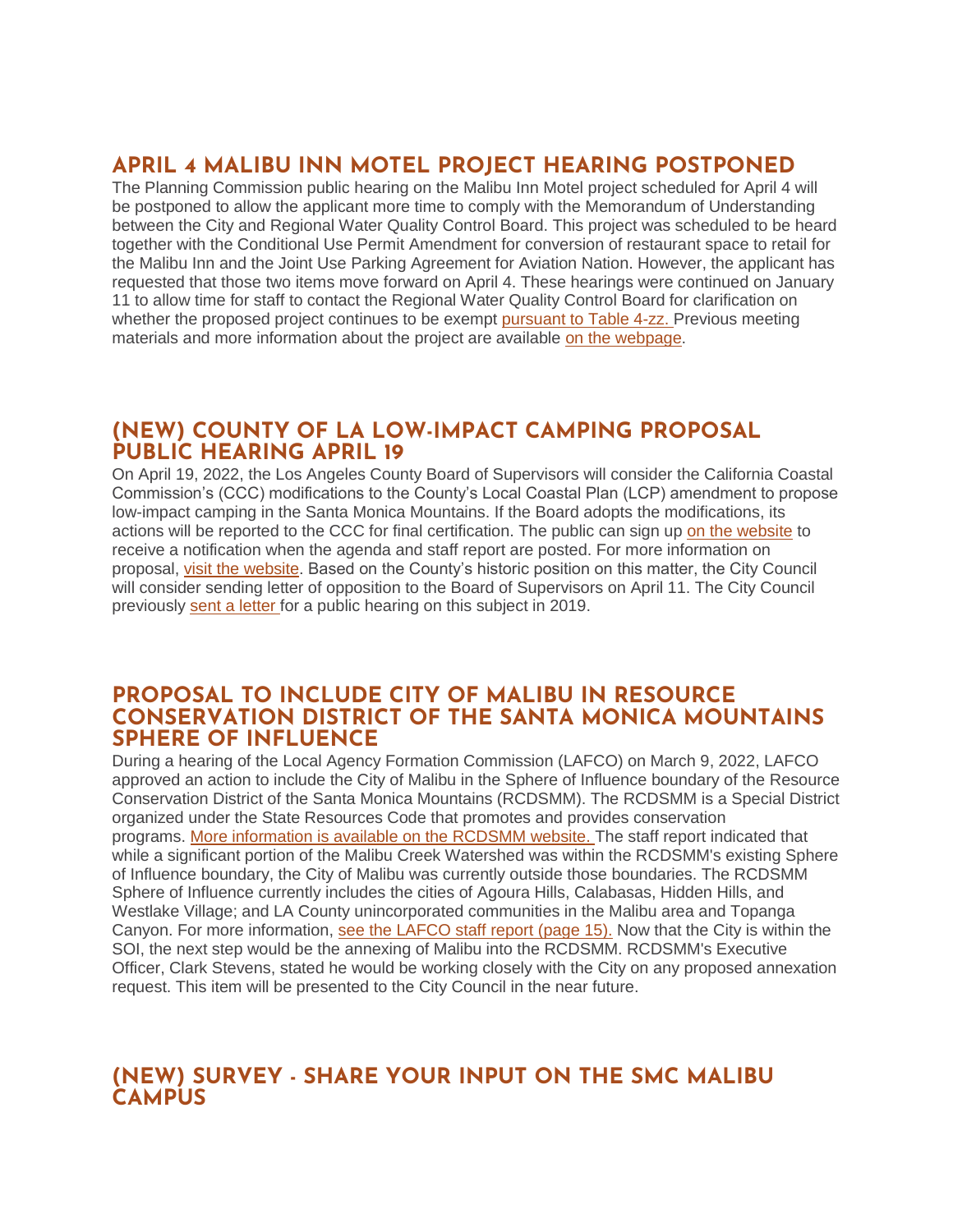Share your input about the Santa Monica College Malibu campus by taking a [brief online survey.](https://www.smc.edu/malibusurvey) Santa Monica College is assessing community interest in the curriculum, programs, and facilities that will be offered at the campus. The two-story building will include classrooms, science and computer labs, a lecture hall, an art studio, study space, an interpretive center, a multipurpose room, a conference room, and offices and is expected to open during the 2022-2023 academic year.

## **(NEW) EARTH MONTH 2022 EVENTS**

April is Earth Month, and the City encourages the community to participate in our environmental activities all month. Find out how you can live sustainably, help fight climate change globally and locally, and help protect Malibu's beautiful natural environment. All the events are free of charge and open to the public, and are [listed on the website.](http://www.malibucity.org/EarthMonth)

### **Earth Day Celebration**

Tuesday, April 5, 11:00 AM, at Pepperdine.

#### **Malibu Library Speaker Series**

Featuring acclaimed author Elizabeth Rush discussing her books about the impacts of climate change.

[Thursday, April 7 at 7:00 PM at Pepperdine's Elkins Auditorium.](http://malibucity.org/LibrarySpeakers) Free, no RSVPs required.

#### **Document shredding and household hazardous and electronic waste collection event** [Saturday, April 16, 10:00 AM -](http://www.malibucity.org/HHWRecycling) 2:00 PM at City Hall

#### **International Dark Sky Week**

April 22-30. [Learn how to reduce your light pollution footprint](https://idsw.darksky.org/) to help the international effort to preserve dark skies, and to comply with the City's Dark Skies Ordinance.

**Park Tales -** Thursday, April 21, 10:00 AM (for families and kids ages 2-5). Malibu Bluffs Park. [Register on the webpage.](http://www.malibucity.org/Register)

**Organic Waste Recycling Virtual Workshop -** Thursday, April 28, 6:00 PM. Join the City of Malibu and Los Angeles County Public Works Department, Malibu Garbage Disposal District for a virtual community workshop to learn how to properly separate organic waste, and the importance of organics recycling to fighting climate change and reducing food waste. [Learn more and sign up on](http://www.malibucity.org/OrganicsRecyclingWorkshop)  [the website.](http://www.malibucity.org/OrganicsRecyclingWorkshop)

**Spring and Earth Day Senior Giveaway -** Friday, April 29, 10:30 AM, Malibu Senior Center. RSVPs are required by contacting Amanda Rigali at [MalibuSeniorCenter@MalibuCity.org](mailto:MalibuSeniorCenter@MalibuCity.org) or 310- 456-2489, ext. 357.

**Malibu Living Shoreline Community Volunteer Restoration Event -** Saturday, April 30, 9:30 AM - 11:30 AM, Point Dume State Beach. For more information and to sign up, [visit the website.](http://www.malibucity.org/DuneRestorationVolunteer)

**Pepperdine Student Partnership on Environmental Tips** – The City partnered with students from Pepperdine Seaver College to develop social media materials for environmental tips for the Earth Month campaign. All month, the City will post information and tips about recycling, waste reduction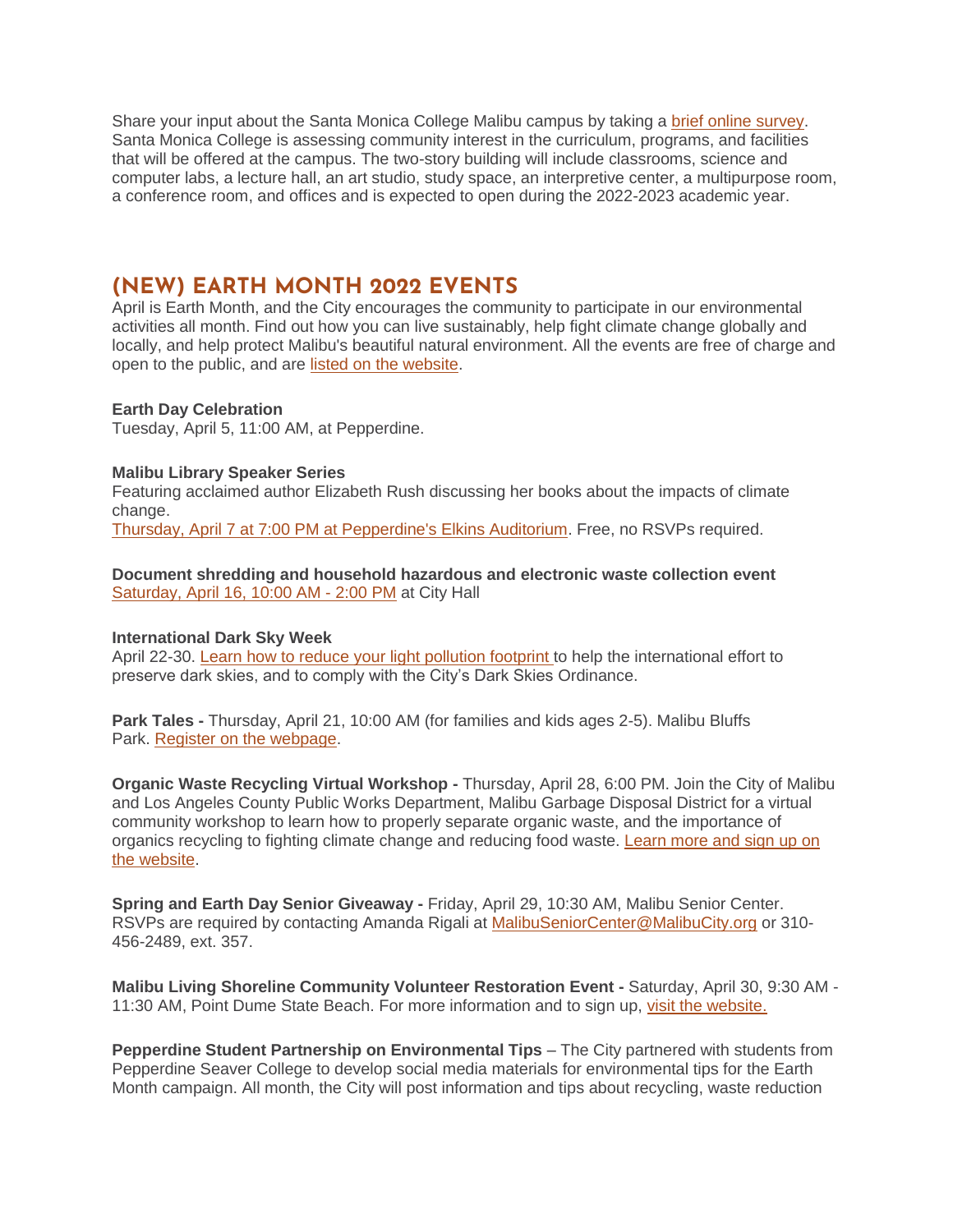and energy conservation to help community members live sustainably. Follow us on [Facebook,](https://www.facebook.com/MalibuEnviro) [Twitter](https://twitter.com/MalibuEnviroDpt) and [Instagram.](https://www.instagram.com/keepitcleanmalibu)

**Residential Zero Waste Guide** - The City created a [new online guide](http://www.malibucity.org/homezerowasteguide) to help residents learn how to separate their food scraps and other organic waste under the City's new mandatory organic waste recycling program.

### **ANNUAL CHUMASH DAY POWWOW AND INTERTRIBAL GATHERING RETURNS TO BLUFFS PARK, APRIL 9**

All of Malibu is invited to join the festive cultural celebration honoring Malibu's original residents and First Americans, the Chumash Indians, at the 22nd Annual Chumash Day Powwow and Intertribal Gathering on Saturday, April 9 at Malibu Bluffs Park. This inspiring, educational, family-friendly event features Native American tribal ceremonies, dances, art, special guest performances, Chumash history storytelling, and an art activity for children provided by the Chumash Indian Museum. Numerous tribes participate in this free event. Event hours are 10:00 AM to 6:00 PM with a Grand Entry at 12:00 PM. Parking is available on the corner of Civic Center Way and Webb Way, with free shuttle service to Bluffs Park. For more information, call 310-317-1364 or [visit the](http://www.malibucity.org/ChumashDay)  [webpage.](http://www.malibucity.org/ChumashDay)

## **(NEW) SPRING BREAK DAY CAMPS APRIL 4 - 14**

Spring Break Day Camps, including Art, Science, Skateboarding, Soccer, Surf, and Tennis will be offered April 4 through 14, Monday through Thursday each week. For more information [visit the](http://malibucity.org/DayCamps)  [webpage.](http://malibucity.org/DayCamps)

## **(NEW) POETRY WORKSHOP APRIL 16**

Join Malibu Poet Laureate Ann Buxie for the City's next free, virtual poetry workshop, "The Write Time," on Saturday, April 16 at 11:00 AM. To RSVP and for more information, [visit the Poetry](https://www.malibucity.org/poetry)  [webpage](https://www.malibucity.org/poetry) or call 310-456-2489, ext. 350.

### **(NEW) MALIBU ARTS ASSOCIATION ART EXHIBITION IN LEGACY PARK APRIL 3**

The Malibu Art Association presents Art in Legacy Park, an outdoor art exhibition showcasing local artists Sunday, April 3, 10:00 AM - 4:00 PM. Original art pieces will be offered for sale, benefitting the Malibu High School visual arts scholarship, and will include paintings, drawings, sculptures, photography, mixed media and fine prints. For more information, [visit the website.](https://www.malibucity.org/calendar.aspx?EID=6657)

# **(NEW) CONSTRUCTION ON TRANCAS BRIDGE REPLACEMENT PROJECT UNDERWAY – WATCH FOR TRAFFIC DISRUPTIONS**